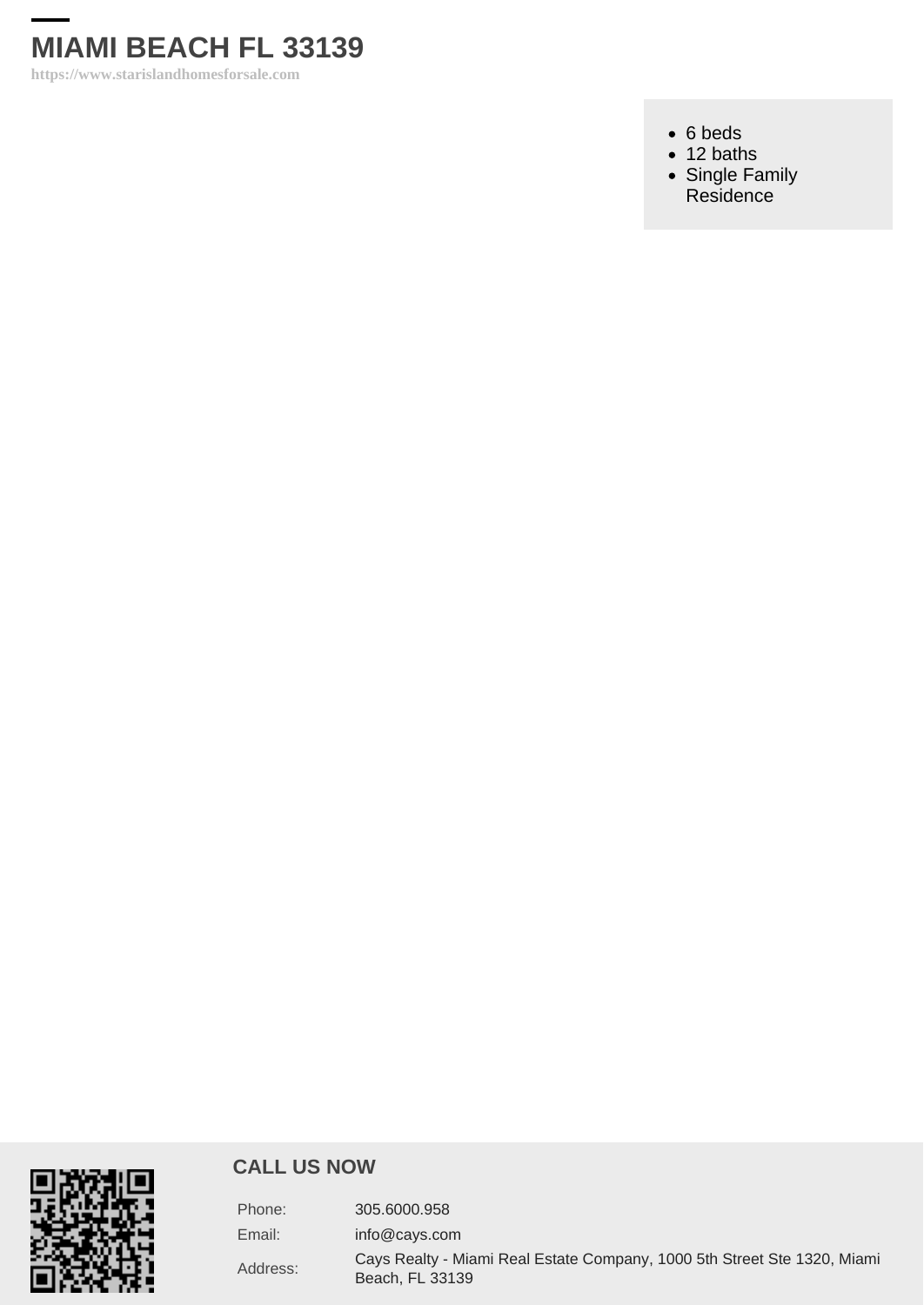## BASIC FACTS

| Date added: 06/17/22              | MLS #: A11223968            |
|-----------------------------------|-----------------------------|
| Post Updated: 2022-06-17 14:26:04 | Bedrooms: 6                 |
| Bathrooms: 12                     | Bathrooms Full: 12          |
| Area: 19778 sg ft                 | Lot Size Units: Square Feet |
| Year built: 2019                  | Status: Active              |
| Type: Single Family Residence     |                             |

## LOCATION DETAILS

County Or Parish: Miami-Dade County **Zoning Description: 2200** 

# PROPERTY DETAILS

| <b>ISLA</b>                           | Subdivision Name: CORRECTED PL OF STAR Lot Size Square Feet: 40000 sq ft |                      |  |
|---------------------------------------|--------------------------------------------------------------------------|----------------------|--|
| Parcel Number: 02-42-04-001-0230      |                                                                          | Lot Size Area: 40000 |  |
| Property Condition: Updated/Remodeled |                                                                          |                      |  |

## FEES & TAXES

Tax Legal Description: 4 54 42 STAR ISLAND CORR PL PB 31-60 LOT 27 LOT SIZE 100.000 X 400 OR 18536-3414 03 1999 2

# PROPERTY FEATURES

#### CALL US NOW

| Phone:   | 305.6000.958                                                                                |
|----------|---------------------------------------------------------------------------------------------|
| Email:   | info@cays.com                                                                               |
| Address: | Cays Realty - Miami Real Estate Company, 1000 5th Street Ste 1320, Miami<br>Beach, FL 33139 |